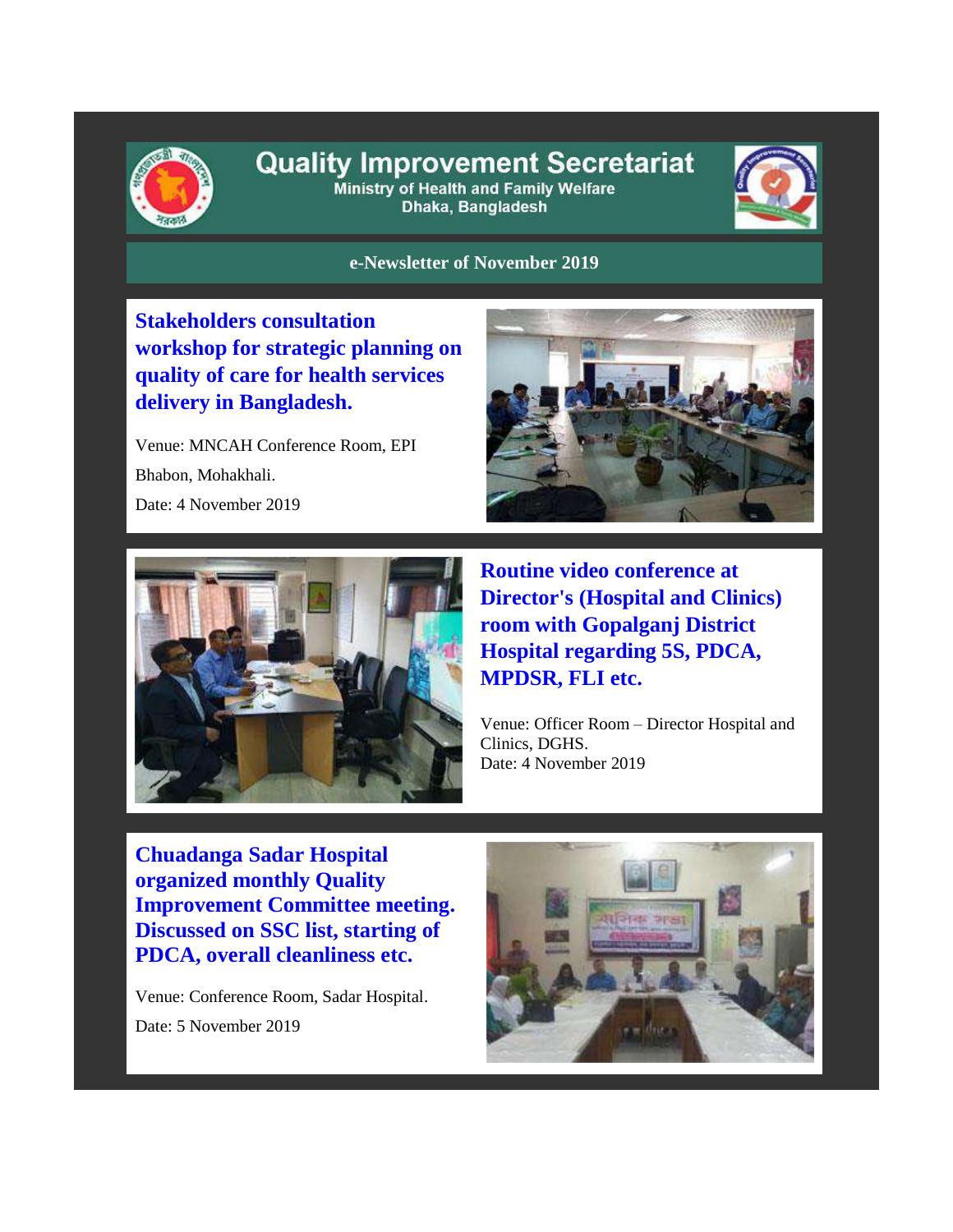

**Routine video conference at Director's (Hospital and Clinics) room with Bhola District Hospital regarding 5S, PDCA, MPDSR, FLI etc.**

Venue: Officer Room – Director Hospital and Clinics, DGHS. Date: 5 November 2019

**QIS team sampling patient record and collecting data in Samarita Hospital for the purpose of Dengue Survey.** 

Venue: Samarita Hospital. Date: 6 November 2019





# **Routine video conference with Tangail District Hospital regarding 5S, PDCA, MPDSR, FLI etc.**

Venue: Officer Room – Director Hospital and Clinics, DGHS. Date: 7 November 2019

**Updated and redistributed WIT teams and WIT monitoring teams of Dhaka Medical College Hospital (DMCH) and preparatory planning meeting for award giving ceremony.**

Venue: Conference Room, DMCH. Date: 9 November 2019

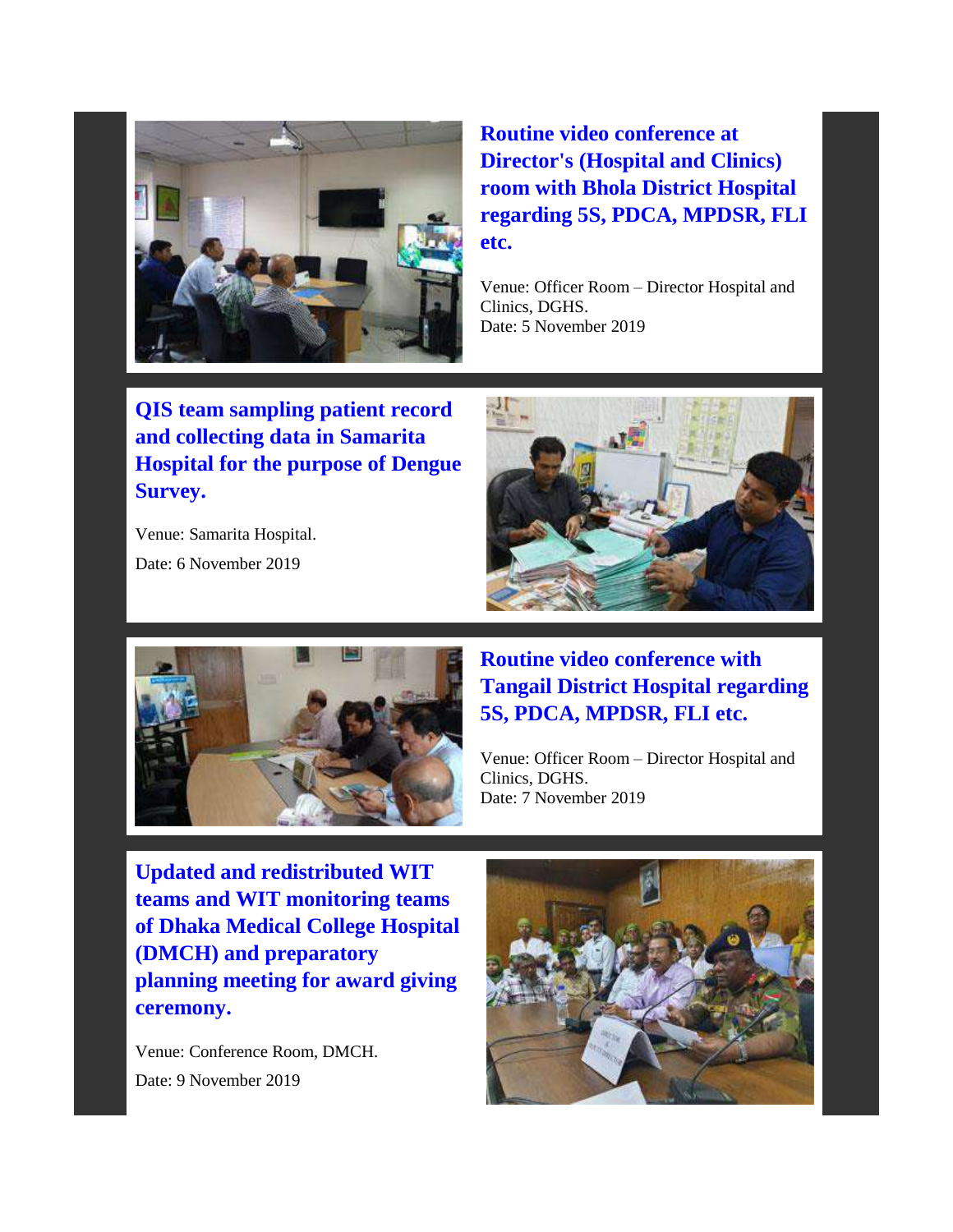

**Kushtia General Hospital conducted orientation for WIT team leaders and Cleaners on Shining the Hospital and Premises with demonstration on cleaning material.**

Venue: Conference Room. Date: 11 November 2019

**Routine video conference with Jamalpur District Hospital regarding 5S, PDCA, MPDSR, FLI etc.** 

Venue: Jamalpur District Hospital. Date: 11 November 2019





**A meeting of exchange of views on "Community Participation" held in Kushtia General Hospital. Chief Guest was Md. Mahbub Ul Alam Hanif, Honourable Member of Parliament, Kushtia-3.**

Venue: Conference Room, Deputy Commissioner office. Date: 13 November 2019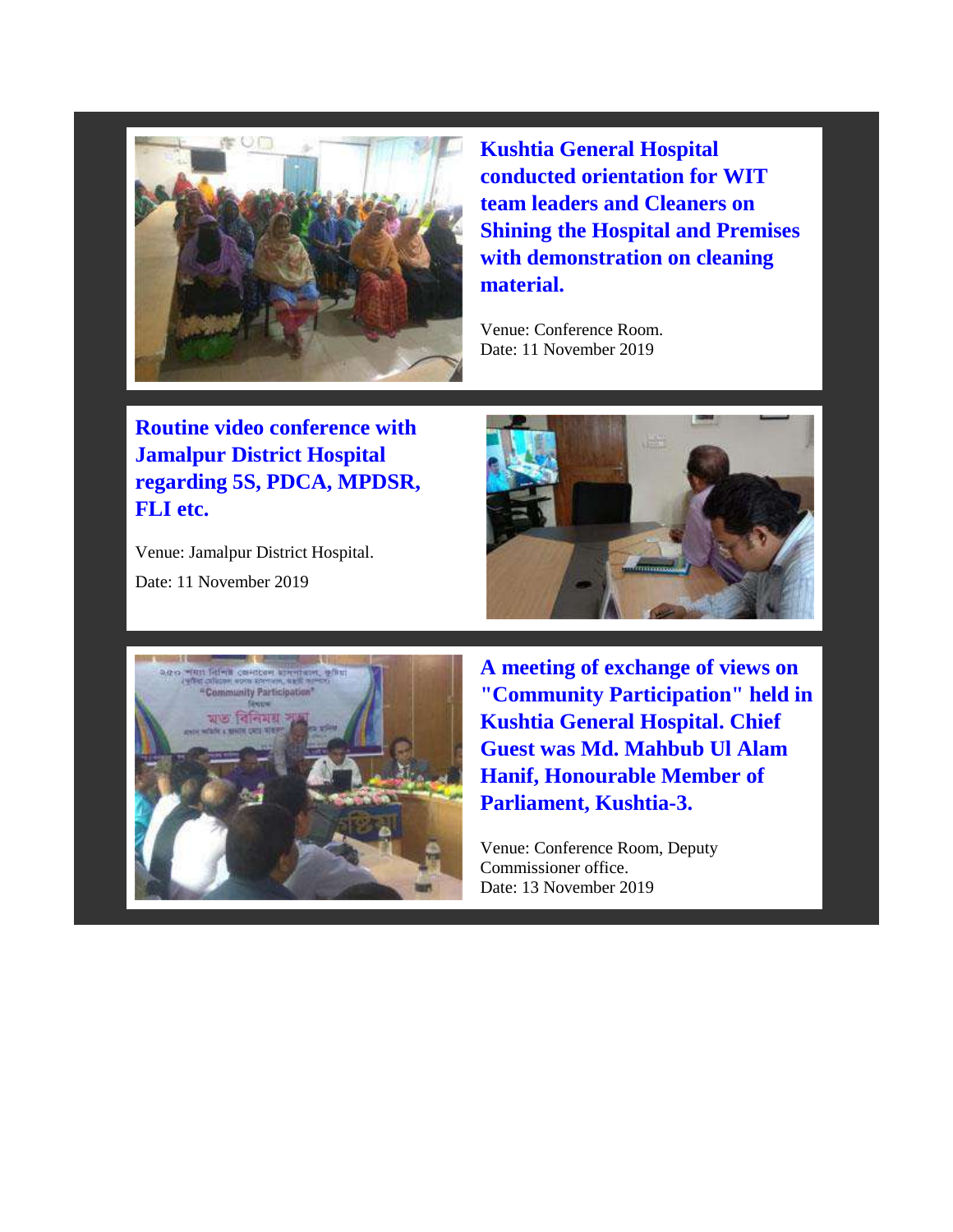## **Sunamganj Sadar Hospital organized monthly Quality Improvement Committee meeting.**

Venue: Officer Room, Civil Surgeon cum Superintendent. Date: 18 November 2019





# **Jhenaidah Sadar Hospital organized monthly Quality Improvement Committee meeting.**

Venue: Conference Room Sadar Hospital. Date: 19 November 2019

**QIS organized workshop on User Fees of Diagnostic Services for Primary Level Health Facilities. Organized by Hospitals and Clinics, DGHS.** 

Venue: Mimi Conference Room, DGHS. Date: 19 November 2019

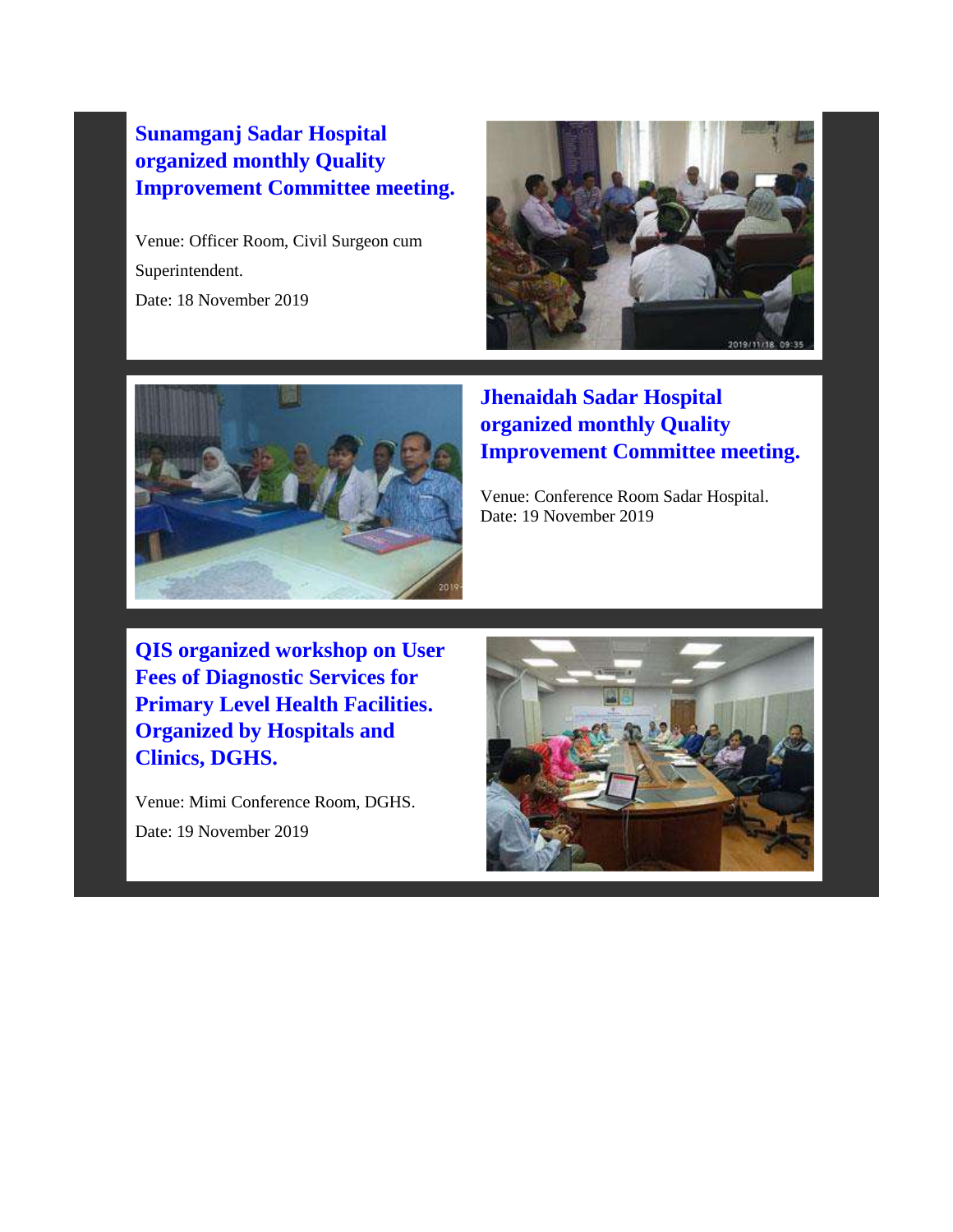

# **Narail Sadar Hospital organized monthly Quality Improvement Committee meeting.**

Venue: Office Room, Civil Surgeon Office. Date: 20 November 2019

# **Bramman Baria Sadar Hospital organized monthly Quality Improvement Committee meeting.**

Venue: Conference Room, Sadar Hospital. Date: 21 November 2019





**Satkhira Sadar Hospital organized monthly Quality Improvement Committee meeting.**

Venue: Conference Roon, Sadar Hospital. Date: 24 November 2019

**Jashore 250 Beded General Hospital organized monthly Quality Improvement Committee meeting.** 

Venue: Conference Room, General Hospital. Date: 25 November 2019

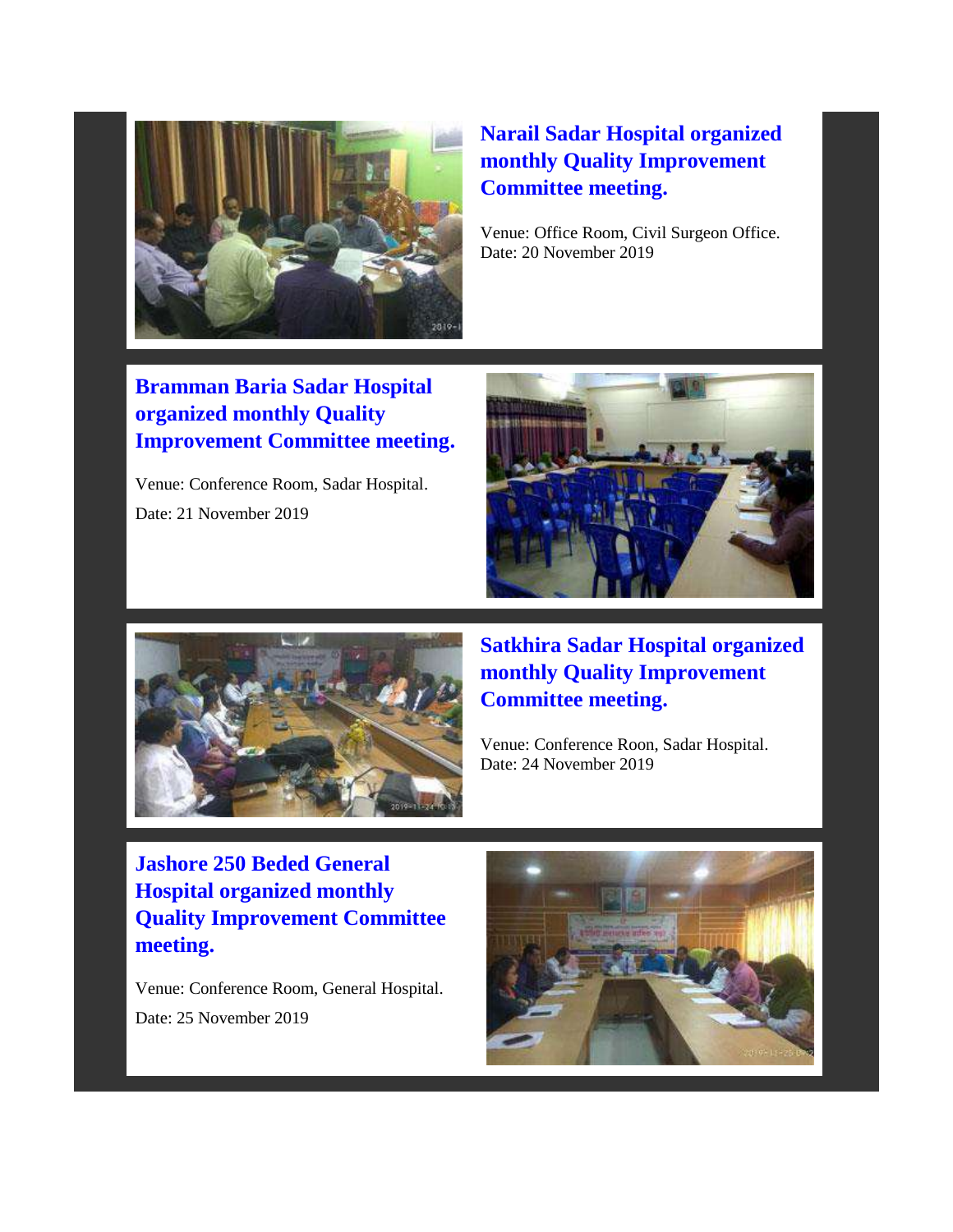

# **Chandpur 250 Beded General Hospital organized monthly Quality Improvement Committee meeting.**

Venue: Office Room, Superintendent. Date: 25 November 2019

**Sylhet Division organized Divisional Quality Improvement Committee meeting for the first time.** 

Venue: Conference Room, Director (Health) **Office** 

Date: 26 November 2019





**QIS team organized a workshop on Implementing Quality Improvement Initiative through Plan-Do-Check-Act (PDCA).** 

Venue: Spectra Convention Centre. Date: 25-27 November 2019

**Monthly WIT monitoring team meeting in Shaheed Suhrawardy Medical College & Hospital (ShSMCH).** 

Venue: Conference Room-2, ShSMCH. Date: 26 November 2019